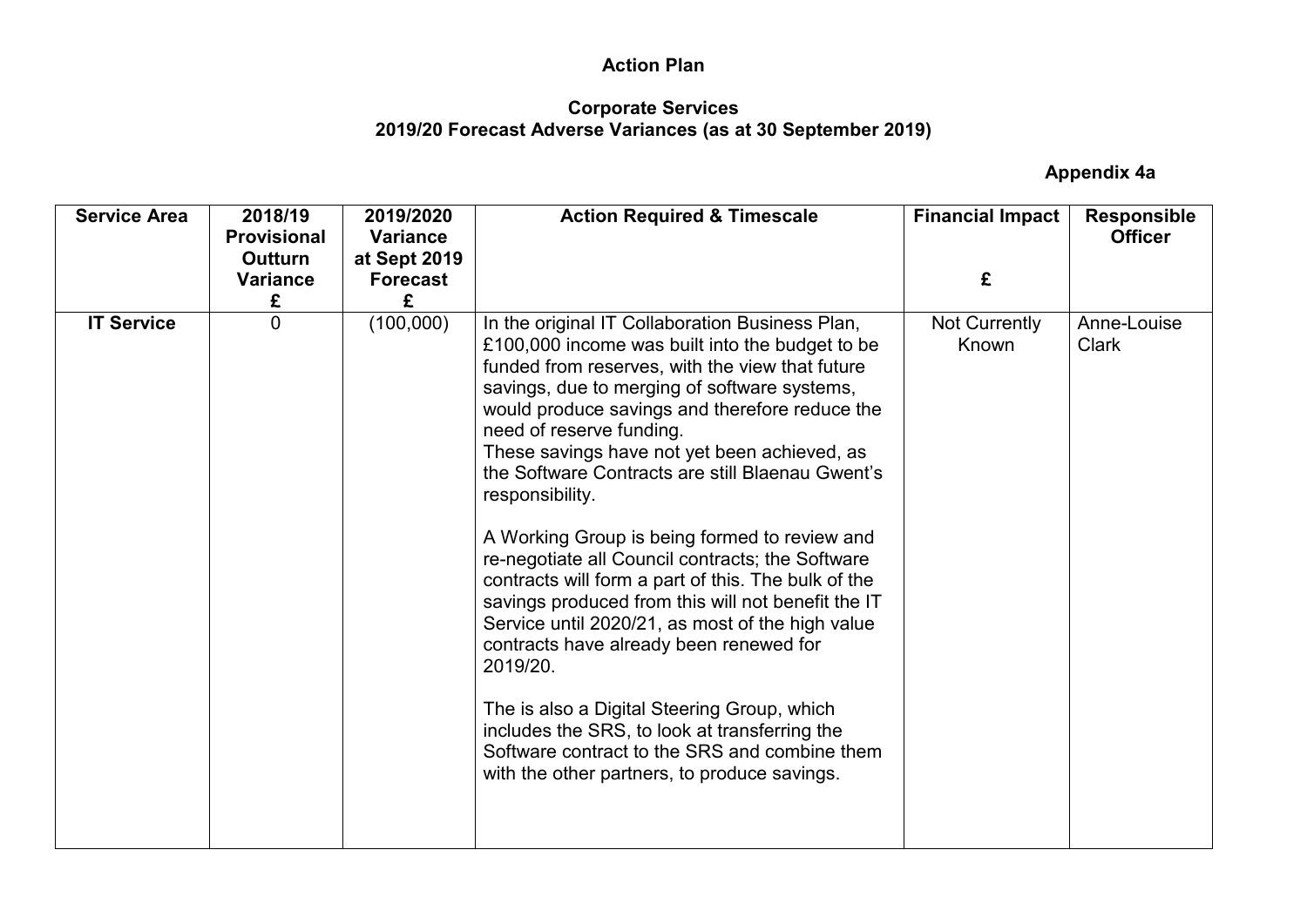#### **Corporate Services 2019/20 Forecast Adverse Variances (as at 30 September 2019)**

| <b>Service Area</b>               | 2018/19<br><b>Provisional</b><br>Outturn | 2019/2020<br><b>Variance</b><br>at Sept 2019 | <b>Action Required &amp; Timescale</b>                                                                                                                                                                                                                                                                                                                                                                                                                                                                                                                                                                                                                    | <b>Financial Impact</b> | <b>Responsible</b><br><b>Officer</b> |
|-----------------------------------|------------------------------------------|----------------------------------------------|-----------------------------------------------------------------------------------------------------------------------------------------------------------------------------------------------------------------------------------------------------------------------------------------------------------------------------------------------------------------------------------------------------------------------------------------------------------------------------------------------------------------------------------------------------------------------------------------------------------------------------------------------------------|-------------------------|--------------------------------------|
|                                   | <b>Variance</b><br>£                     | <b>Forecast</b>                              |                                                                                                                                                                                                                                                                                                                                                                                                                                                                                                                                                                                                                                                           | £                       |                                      |
| <b>Housing</b><br><b>Benefits</b> | (137, 273)                               | (107, 205)                                   | At this time, the forecast overspend is due to<br>external audit fees $(E43,000)$ for which there is no<br>budget and an anticipated shortfall on the<br>Administration Subsidy grant of £64,000. For the<br>last financial year, these costs were offset by an<br>in year budget virement.<br>Work is currently being undertaken into reviewing<br>the overpayments process with the view of<br>hopefully addressing this cost pressure by quarter<br>2.<br>This work is still progressing due to a profiled<br>aged debt breakdown being required, which has<br>taken longer than anticipated. Hopefully this<br>review will be completed by quarter 3. | Not Currently<br>Known  | Anne-Louise<br><b>Clark</b>          |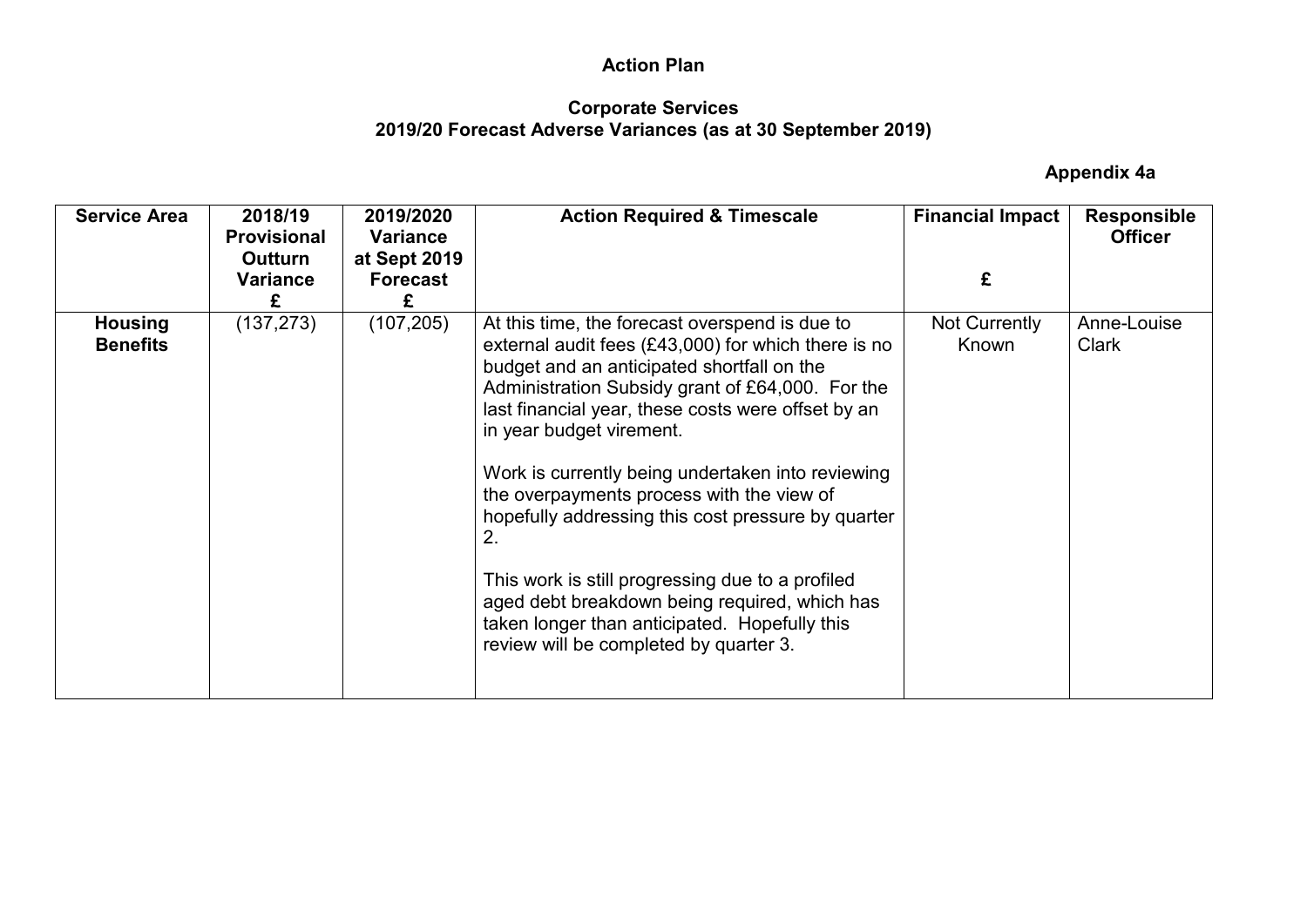## **Education 2019/20 Forecast Adverse Variances (as at 30 September 2019)**

| <b>Service Area</b>                   | 2018/19<br><b>Provisional</b><br><b>Outturn</b><br><b>Variance</b><br>£ | 2019/2020<br><b>Variance</b><br>at Sept 2019<br><b>Forecast</b><br>£ | <b>Action Required &amp; Timescale</b>                                                                                                                                                                                                                                                                                                                                                                                                                                                                                                                                                                                                                                                                                                            | <b>Financial</b><br><b>Impact</b> | <b>Responsible</b><br><b>Officer</b> |
|---------------------------------------|-------------------------------------------------------------------------|----------------------------------------------------------------------|---------------------------------------------------------------------------------------------------------------------------------------------------------------------------------------------------------------------------------------------------------------------------------------------------------------------------------------------------------------------------------------------------------------------------------------------------------------------------------------------------------------------------------------------------------------------------------------------------------------------------------------------------------------------------------------------------------------------------------------------------|-----------------------------------|--------------------------------------|
|                                       |                                                                         |                                                                      |                                                                                                                                                                                                                                                                                                                                                                                                                                                                                                                                                                                                                                                                                                                                                   | Not Known                         | Gavin<br>Metheringham                |
| Home to<br><b>School</b><br>transport | 1,617                                                                   | (43, 973)                                                            | <b>Reason for Adverse variance</b><br>The adverse variance is due to the full year financial<br>impact of new contracts that commenced during the<br>year and new contracts required during this financial<br>year in order to meet the increased demand for Pen-y-<br>Cwm and the River Centre Special Schools.<br><b>Proposed Action</b><br>The River Centre is currently at capacity and is likely to<br>remain so for the foreseeable future.<br>Pen-y-Cwm is also at capacity and has seen a marked<br>increase in demand for places resulting in the need to<br>consider increasing the school's capacity.<br>The transport requirements for both schools are<br>demand-led, but monitored closely and efficiencies<br>made where possible. | Not Known                         | Lynn Phillips                        |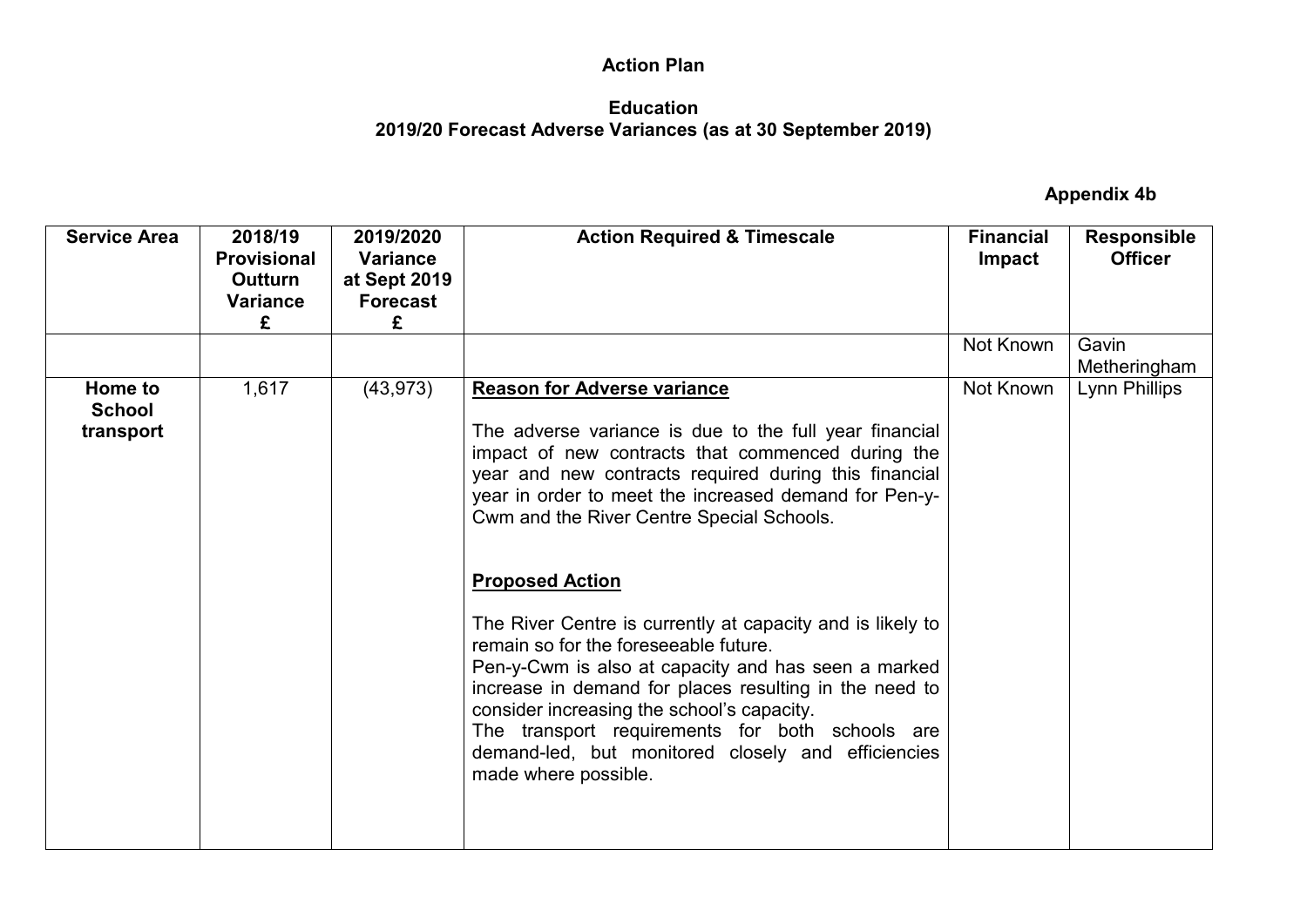### **Education 2019/20 Forecast Adverse Variances (as at 30 September 2019)**

| <b>Service Area</b>            | 2018/19<br><b>Provisional</b><br>Outturn<br><b>Variance</b><br>£ | 2019/2020<br><b>Variance</b><br>at Sept 2019<br><b>Forecast</b><br>£ | <b>Action Required &amp; Timescale</b>                                                                                                                                                                                                                                                                                                                                                                                                                                                                                                                                                                                                                               | <b>Financial</b><br><b>Impact</b> | <b>Responsible</b><br><b>Officer</b> |
|--------------------------------|------------------------------------------------------------------|----------------------------------------------------------------------|----------------------------------------------------------------------------------------------------------------------------------------------------------------------------------------------------------------------------------------------------------------------------------------------------------------------------------------------------------------------------------------------------------------------------------------------------------------------------------------------------------------------------------------------------------------------------------------------------------------------------------------------------------------------|-----------------------------------|--------------------------------------|
|                                |                                                                  |                                                                      |                                                                                                                                                                                                                                                                                                                                                                                                                                                                                                                                                                                                                                                                      |                                   |                                      |
| <b>AWPU</b><br><b>Clawback</b> | (81, 136)                                                        | (81,000)                                                             | <b>Reason for Adverse variance</b><br>The anticipated funding recovered from Schools as a<br>result of the LA providing alternative education provision<br>has reduced due to schools increasingly providing<br>provision to meet pupils needs as an alternative to<br>requiring specialist placement and as a result of the<br>River Centre being at capacity.<br><b>Proposed Action</b><br>Areas have been identified where guidance requires or<br>advises AWPU clawback from schools. This will be<br>taken forward following appropriate awareness raising.<br>Mechanisms for identifying AWPU clawback eligibility<br>are being devised with the River Centre. | Not Known                         | Gavin<br>Metheringham                |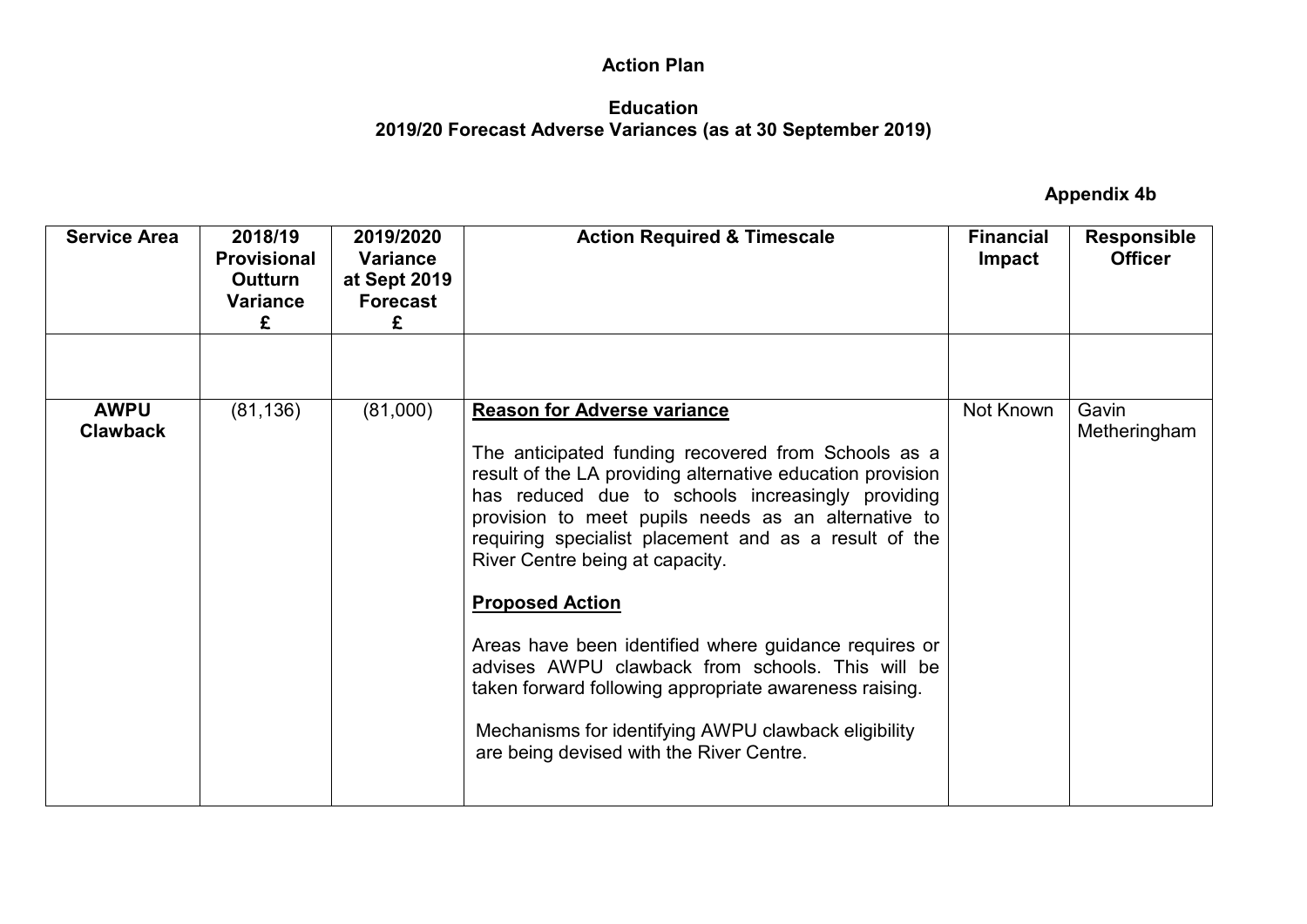### **Environment 2019/20 Forecast Adverse Variances (as at 30 September 2019)**

| <b>Service Area</b>   | 2019/2020<br><b>Variance</b><br>at June 2019<br><b>Forecast</b><br>£ | 2019/2020<br><b>Variance</b><br>at Sept 2019<br><b>Forecast</b><br>£ | <b>Action Required &amp; Timescale</b>                                                                                                                                                                                                                                                                                                                                                                                                                                                                                                                                                                                                                                                                                                                                                                 | <b>Financial</b><br><b>Impact</b>   | <b>Responsible</b><br><b>Officer</b> |
|-----------------------|----------------------------------------------------------------------|----------------------------------------------------------------------|--------------------------------------------------------------------------------------------------------------------------------------------------------------------------------------------------------------------------------------------------------------------------------------------------------------------------------------------------------------------------------------------------------------------------------------------------------------------------------------------------------------------------------------------------------------------------------------------------------------------------------------------------------------------------------------------------------------------------------------------------------------------------------------------------------|-------------------------------------|--------------------------------------|
| <b>Waste Services</b> | (313, 145)                                                           | (103, 495)                                                           | <b>Reason for Adverse variance</b><br>The adverse variance is due to:<br>Transfer Station Costs have increased due to<br>additional hours being worked as a result of black<br>bag sorting and increased recyclate - £50,000<br>The Sustainable Waste Management grant is lower<br>than estimated by £45,000, due to the grant<br>reduction being higher than anticipated.<br><b>Actions:</b><br>Further virements into Waste Services from<br>underspending budgets will be a priority.<br>There are likely to be further savings associated<br>with 'keeping up with the Joneses' campaign which<br>has seen a reduction in residual waste.<br>The waste recycling disposal contracts will continue<br>to be monitored and reviewed.<br>Updates:<br>The waste recycling disposal contracts have been | Estimated<br>net saving<br>£104,000 | M Perry /<br>M Stent                 |
|                       |                                                                      |                                                                      | reviewed resulting in a reduction in costs and<br>increases in recylate income £51,000<br>A risk based approach has resulted in the security                                                                                                                                                                                                                                                                                                                                                                                                                                                                                                                                                                                                                                                           |                                     |                                      |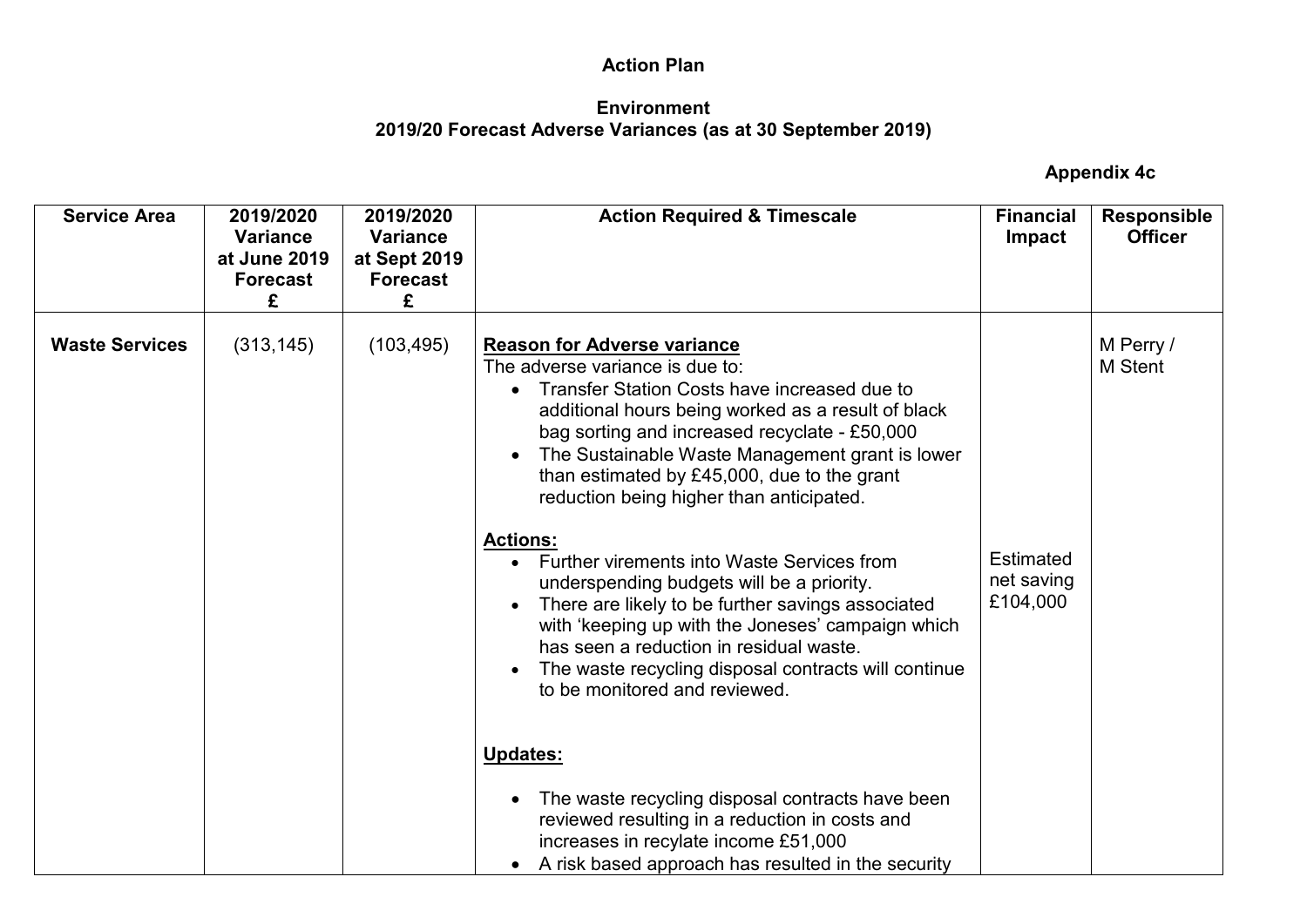### **Environment 2019/20 Forecast Adverse Variances (as at 30 September 2019)**

| <b>Service Area</b> | 2019/2020<br><b>Variance</b><br>at June 2019<br><b>Forecast</b><br>£ | 2019/2020<br><b>Variance</b><br>at Sept 2019<br><b>Forecast</b><br>£ | <b>Action Required &amp; Timescale</b>                                                                                                                                                                                                                                                                                                                                                                                                                                                                                                                                                                                                          | <b>Financial</b><br>Impact | <b>Responsible</b><br><b>Officer</b> |
|---------------------|----------------------------------------------------------------------|----------------------------------------------------------------------|-------------------------------------------------------------------------------------------------------------------------------------------------------------------------------------------------------------------------------------------------------------------------------------------------------------------------------------------------------------------------------------------------------------------------------------------------------------------------------------------------------------------------------------------------------------------------------------------------------------------------------------------------|----------------------------|--------------------------------------|
|                     |                                                                      |                                                                      | contract being terminated from October 2019.<br>However, due to issues with insurance etc this will<br>need to be reviewed prior to the third quarter<br>£40,000.<br>The 'keeping up with the Joneses' campaign has<br>assisted in a reduction in residual waste costs<br>£130,000.<br>In year virements have also been undertaken to<br>offset the additional revenue costs incurred from the<br>narrow access and rear loading vehicles.<br>The baler at the Transfer Station has now<br>$\bullet$<br>commenced operation, allowing for the potential to<br>generate additional income from the increased<br>levels and quality of recyclate. |                            |                                      |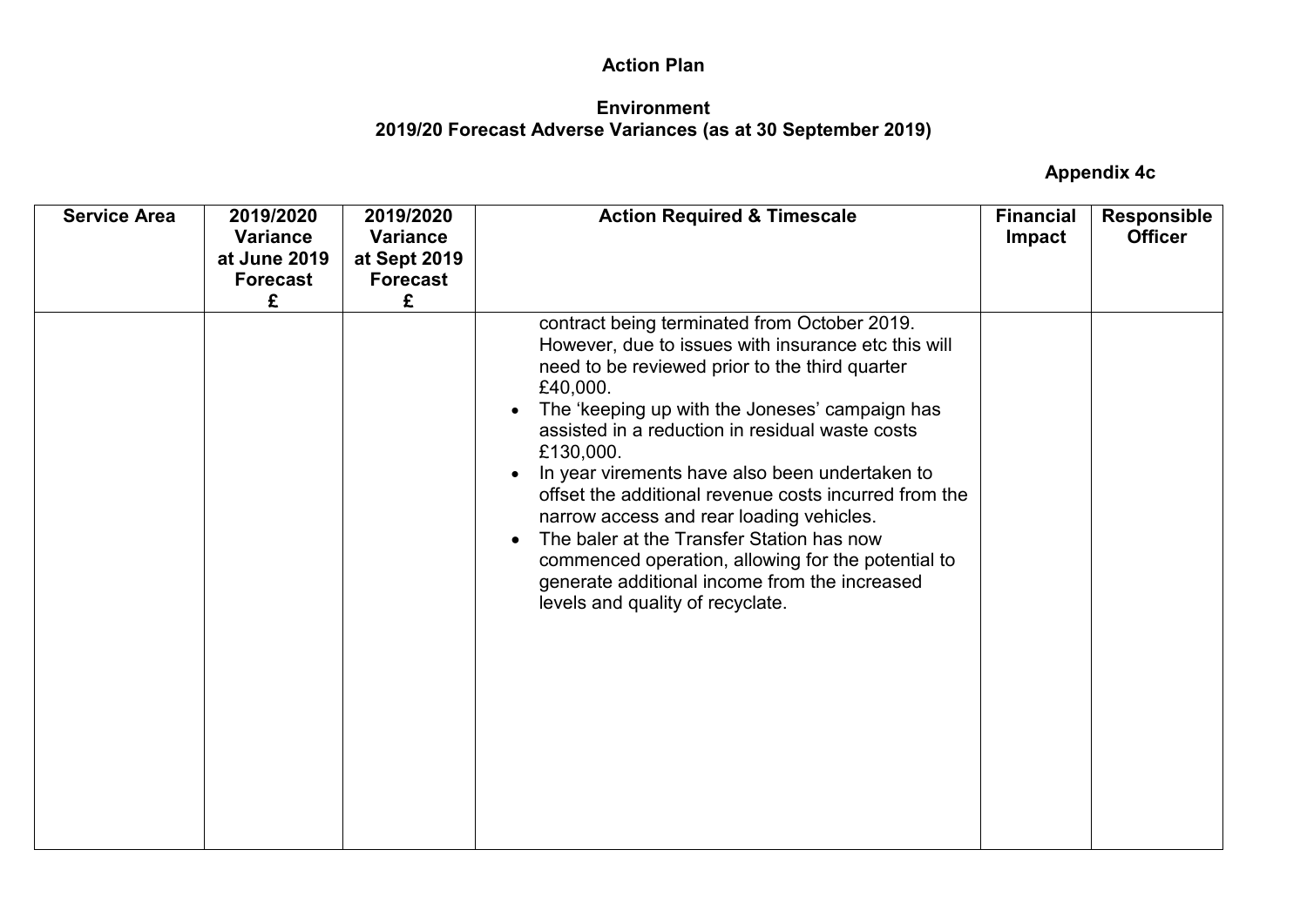### **Environment 2019/20 Forecast Adverse Variances (as at 30 September 2019)**

| <b>Service Area</b>    | 2019/2020<br><b>Variance</b><br>at June 2019<br><b>Forecast</b><br>£ | 2019/2020<br><b>Variance</b><br>at Sept 2019<br><b>Forecast</b><br>£ | <b>Action Required &amp; Timescale</b>                                                                                                                                                                                                                                                                                                                                                                                                                                                                         | <b>Financial</b><br><b>Impact</b> | <b>Responsible</b><br><b>Officer</b> |
|------------------------|----------------------------------------------------------------------|----------------------------------------------------------------------|----------------------------------------------------------------------------------------------------------------------------------------------------------------------------------------------------------------------------------------------------------------------------------------------------------------------------------------------------------------------------------------------------------------------------------------------------------------------------------------------------------------|-----------------------------------|--------------------------------------|
| <b>Meals on Wheels</b> | (25, 375)                                                            | (22, 588)                                                            | <b>Reason for Adverse variance</b><br>This overspend is due to the income from the sale of<br>meals not achieving the target income.<br>Meal prices have been increased and marketing<br>undertaken to try to increase revenue. Staff hours<br>have been reduced. However, the service continues<br>to struggle to breakeven as a result of the income<br>targets set against this service.<br><b>Actions:</b><br>Continue to market to try to increase sales<br>Review of staff hours to deliver the service. |                                   | C Rogers /<br>M Price                |
| Corporate<br>Landlord  | $\overline{0}$                                                       | (63, 449)                                                            | <b>Reason for Variance</b><br>This overspend is mainly due to the expenditure<br>incurred on Community Asset Transfers and<br>securing non operational buildings.<br>Non-operational buildings - £21,000. This is an<br>unfunded budget and includes one off cost<br>pressures relating to the transfer of redundant<br>buildings to the Corporate Landlord.<br>Community Asset Transfer - £42,000 - This relates                                                                                              |                                   | C Rogers /<br>M Price                |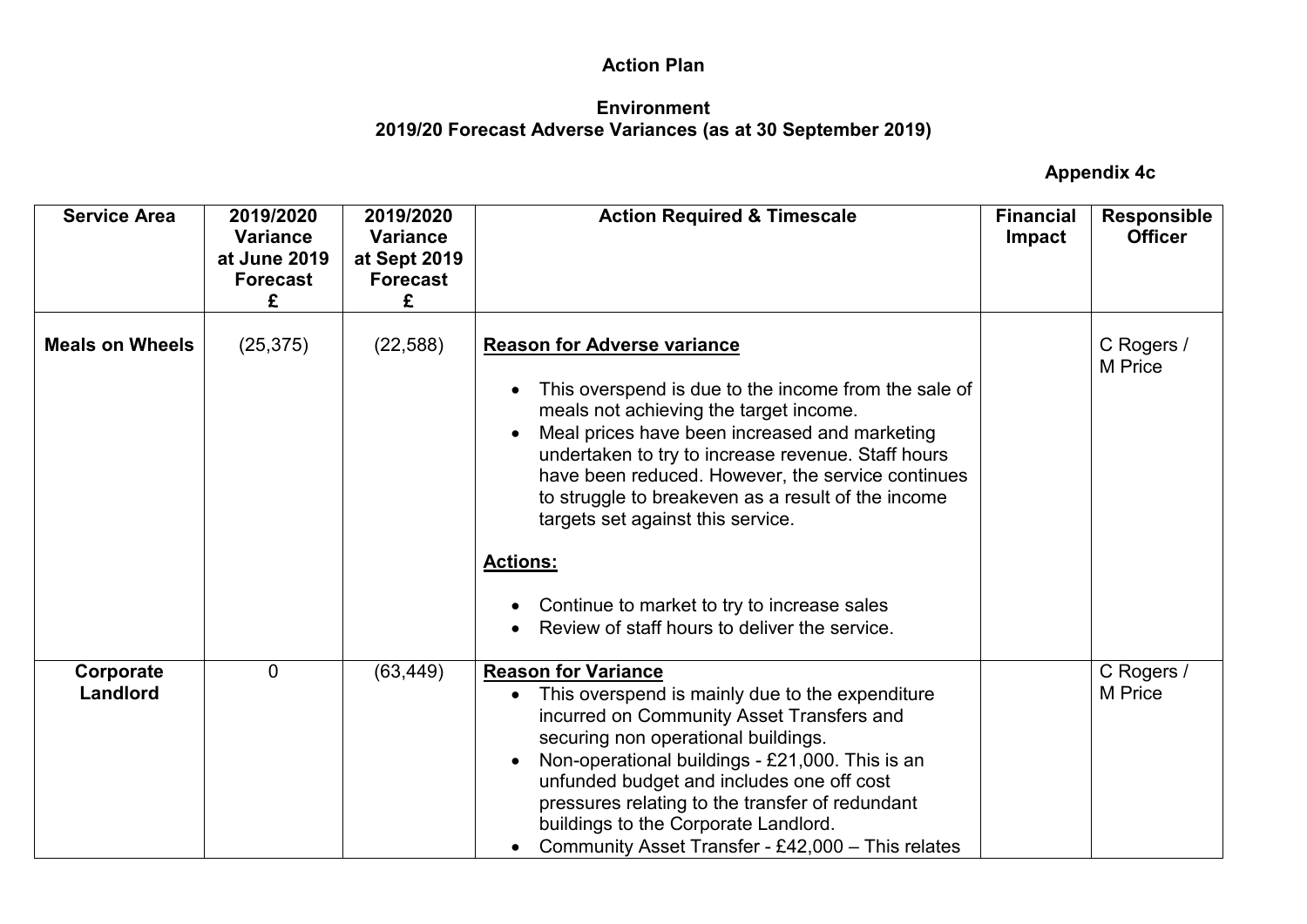## **Environment 2019/20 Forecast Adverse Variances (as at 30 September 2019)**

| <b>Service Area</b>                       | 2019/2020<br><b>Variance</b><br>at June 2019<br><b>Forecast</b><br>£ | 2019/2020<br><b>Variance</b><br>at Sept 2019<br><b>Forecast</b><br>£ | <b>Action Required &amp; Timescale</b>                                                                                                                                                                                                                                                                                                                                                                                                             | <b>Financial</b><br><b>Impact</b> | <b>Responsible</b><br><b>Officer</b> |
|-------------------------------------------|----------------------------------------------------------------------|----------------------------------------------------------------------|----------------------------------------------------------------------------------------------------------------------------------------------------------------------------------------------------------------------------------------------------------------------------------------------------------------------------------------------------------------------------------------------------------------------------------------------------|-----------------------------------|--------------------------------------|
|                                           |                                                                      |                                                                      | to buildings transferred to Community Organisations<br>involved with the Recreation Grounds CATS.                                                                                                                                                                                                                                                                                                                                                  |                                   |                                      |
|                                           |                                                                      |                                                                      | <b>Actions:</b><br>Minimise expenditure on all non-essential<br>maintenance buildings.<br>Continue to reduce Non Operational buildings via<br>CATs, Sale or demolition.<br>Review of costs associated with Non Operational<br>buildings to be carried out. (E.g. review of security<br>and alarm costs                                                                                                                                             |                                   |                                      |
| <b>County Borough</b><br><b>Cleansing</b> | (28, 237)                                                            | (703)                                                                | <b>Reason for Adverse variance</b><br>This is partly due to the cost of the Public<br>$\bullet$<br>Conveniences, including the contribution paid to the<br>management of Public Conveniences towards the<br>running costs and maintenance costs. A one off<br>grant was received in 2018/2019 of £17,200, but this<br>is not anticipated for the current year at this stage.<br>It is also due to an increase in hired vehicle costs.<br>$\bullet$ |                                   | M Perry /<br><b>D</b> Watkins        |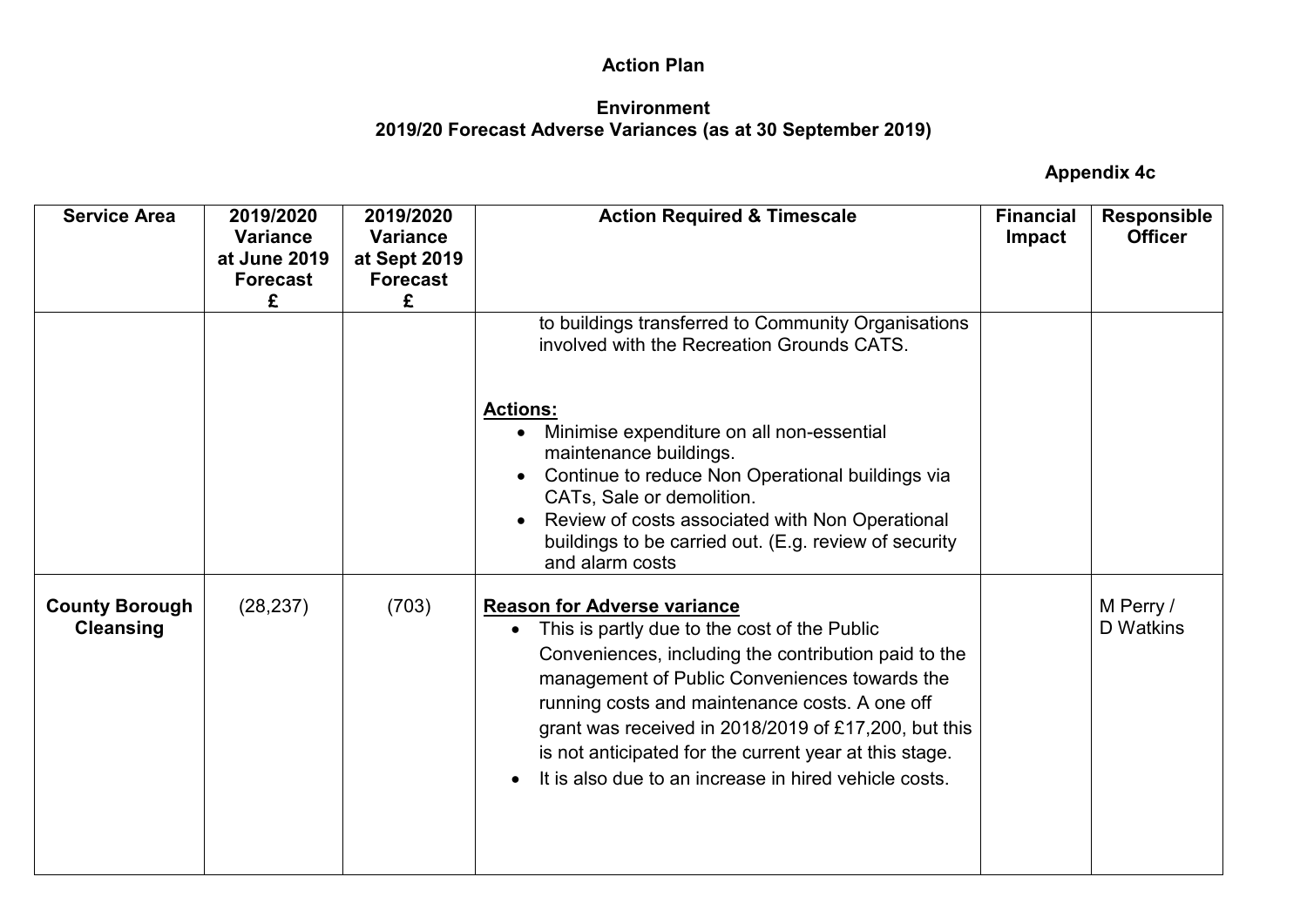### **Environment 2019/20 Forecast Adverse Variances (as at 30 September 2019)**

| <b>Service Area</b> | 2019/2020<br><b>Variance</b><br>at June 2019<br><b>Forecast</b><br>£ | 2019/2020<br><b>Variance</b><br>at Sept 2019<br><b>Forecast</b><br>£ | <b>Action Required &amp; Timescale</b>                                                                                                                                                                                                                                                                                                                                                                                                                     | <b>Financial</b><br><b>Impact</b> | <b>Responsible</b><br><b>Officer</b> |
|---------------------|----------------------------------------------------------------------|----------------------------------------------------------------------|------------------------------------------------------------------------------------------------------------------------------------------------------------------------------------------------------------------------------------------------------------------------------------------------------------------------------------------------------------------------------------------------------------------------------------------------------------|-----------------------------------|--------------------------------------|
|                     |                                                                      |                                                                      | <b>Actions:</b><br>• Cease spend for Deep cleans at Town Centres.<br>Reduce Weedspraying.<br>Review of transport costs of sweeper. Potential to<br>remove one unit<br><b>Updates:</b><br>• Reduction in Town Centre deep cleans<br><b>Reduce Weedspraying</b><br>Reduction of 1 sweeper                                                                                                                                                                    |                                   |                                      |
| <b>Cemeteries</b>   | (37, 248)                                                            | (8, 168)                                                             | <b>Reason for Adverse variance</b><br>• There is a forecast net surplus (income over<br>expenditure) on this budget of £287,000, however,<br>the income target of £491,000 is not being achieved<br>by £29,000.<br><b>Actions:</b><br>The income forecast is based on 2018/2019, and<br>$\bullet$<br>will be monitored during the financial year.<br>Consideration to increase fees and charges for<br>residential and non residential fees, from 01/01/20 |                                   | M Perry /<br>D Watkins               |